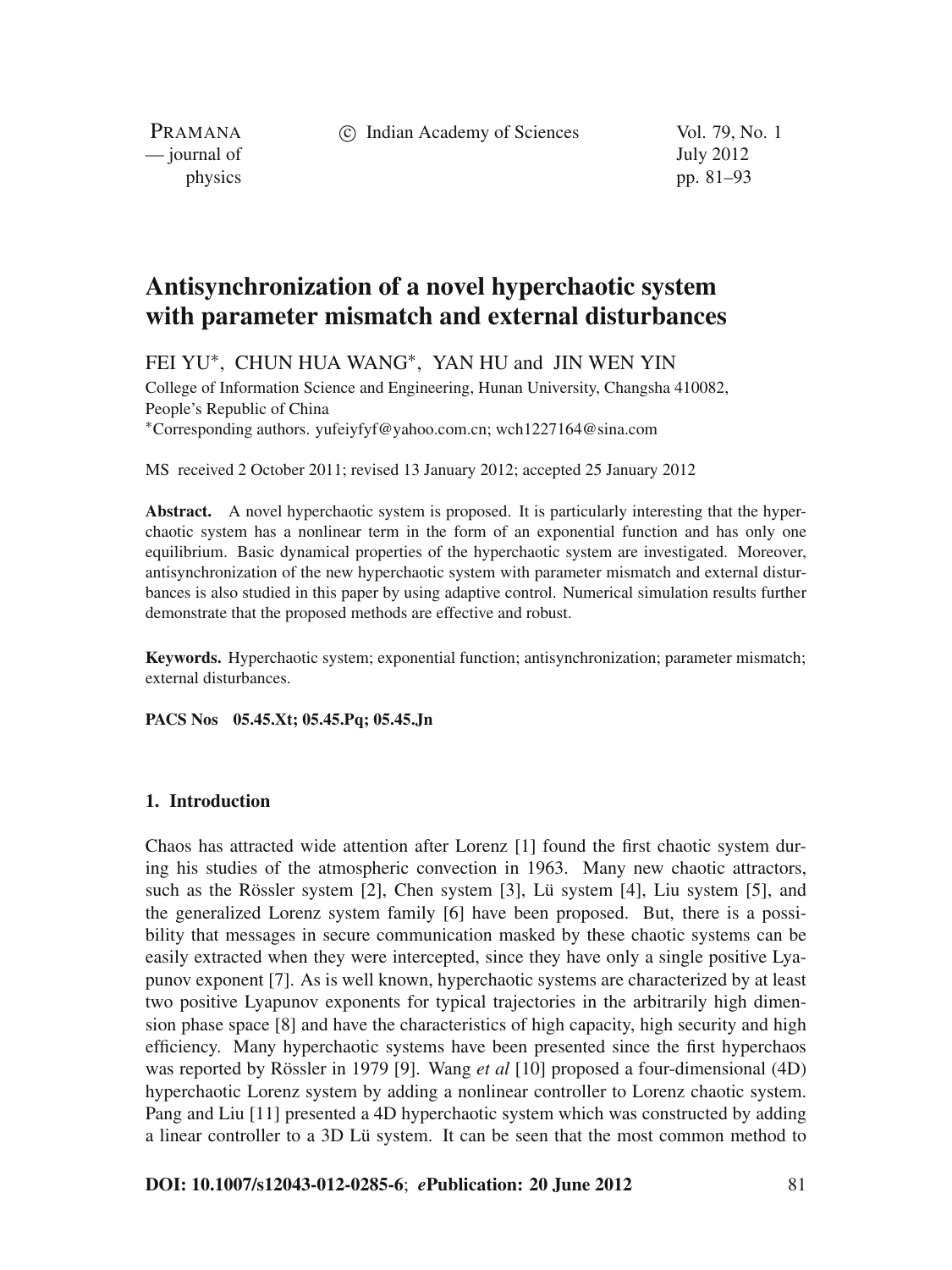construct a new hyperchaotic system is to add an additional nonlinear state feedback controller into these Lorenz-like chaotic systems and the complicated dynamic properties of all these hyperchaotic systems are obtained by some quadratic cross-product nonlinear terms. Therefore, it is very interesting to ask whether there exists a hyperchaotic system that contains a nonlinear term. This paper gives a positive answer to this question by showing a new hyperchaotic system equipped with a nonlinear term in the form of exponential function. This new system is autonomous, and can display complicated and unusual dynamical behaviours.

Chaos synchronization is one of the main features of chaos applied in practical engineering. Thus, chaos and hyperchaos synchronizations have been active research topics. Since Pecora and Carroll first introduced the notation of chaos synchronization in 1990 [12], various kinds of synchronization schemes such as sliding mode control [13], adaptive control [14], observer-based control [15], hybrid synchronization [16], robust gain scheduling synchronization [17],  $H_{\infty}$  observer-based synchronization [18], backstepping approach [19], active and passive control [20,21] and so on have been successfully applied to the chaos and hyperchaos synchronizations. Recently, with the development of nonlinear control theory, adaptive antisynchronization (AS) which belongs to projective synchronization becomes an effective method to resolve the control and synchronization of chaotic and hyperchaotic systems [22]. AS phenomenon is a noticeable phenomenon in periodic oscillators. In fact, the first observation of synchronization of two oscillators by Huygens in the seven-tenth century was, AS between two pendulum clocks. Kim *et al* [23] have found AS phenomenon in mutually coupled identical Lorenz chaotic systems. AS phenomena have been observed experimentally in salt-water oscillators [24], semiconductor lasers [25] and so on. Recently, using different adaptive control methods, the AS for some typical chaotic and hyperchaotic systems has been discussed [22,26,27]. Further analysis found that these synchronization schemes only concern some dynamic systems that all the complicated dynamic properties are obtained by some quadratic crossproduct nonlinear terms. To the author's knowledge, AS of a hyperchaotic system with a nonlinear term in the form of exponential function has never been reported in the literature. What is more, these proposed techniques assume that the involved systems are free from external perturbations. In practice, we have to take parameter mismatch and external disturbances into account. The effect of these uncertainties will destroy synchronization and even break it. So, it would be very instructive and significant to study AS in systems both with unknown parameters and external disturbances.

#### **2. A novel hyperchaotic system and its basic properties**

Consider a novel hyperchaotic system generated from a modified Lorenz system with a nonlinear term in the form of exponential function

$$
\begin{cases}\n\dot{x} = a(y - x), \\
\dot{y} = bx - xz + cy + u, \\
\dot{z} = e^{xy} - dz, \\
\dot{u} = -kx,\n\end{cases}
$$
\n(1)

where  $a, b, c, d, k$  are system parameters and  $x, y, z, u$  are state variables. It is easy to see the invariance of the system under the coordinate transformation  $(x, y, z, u) \rightarrow$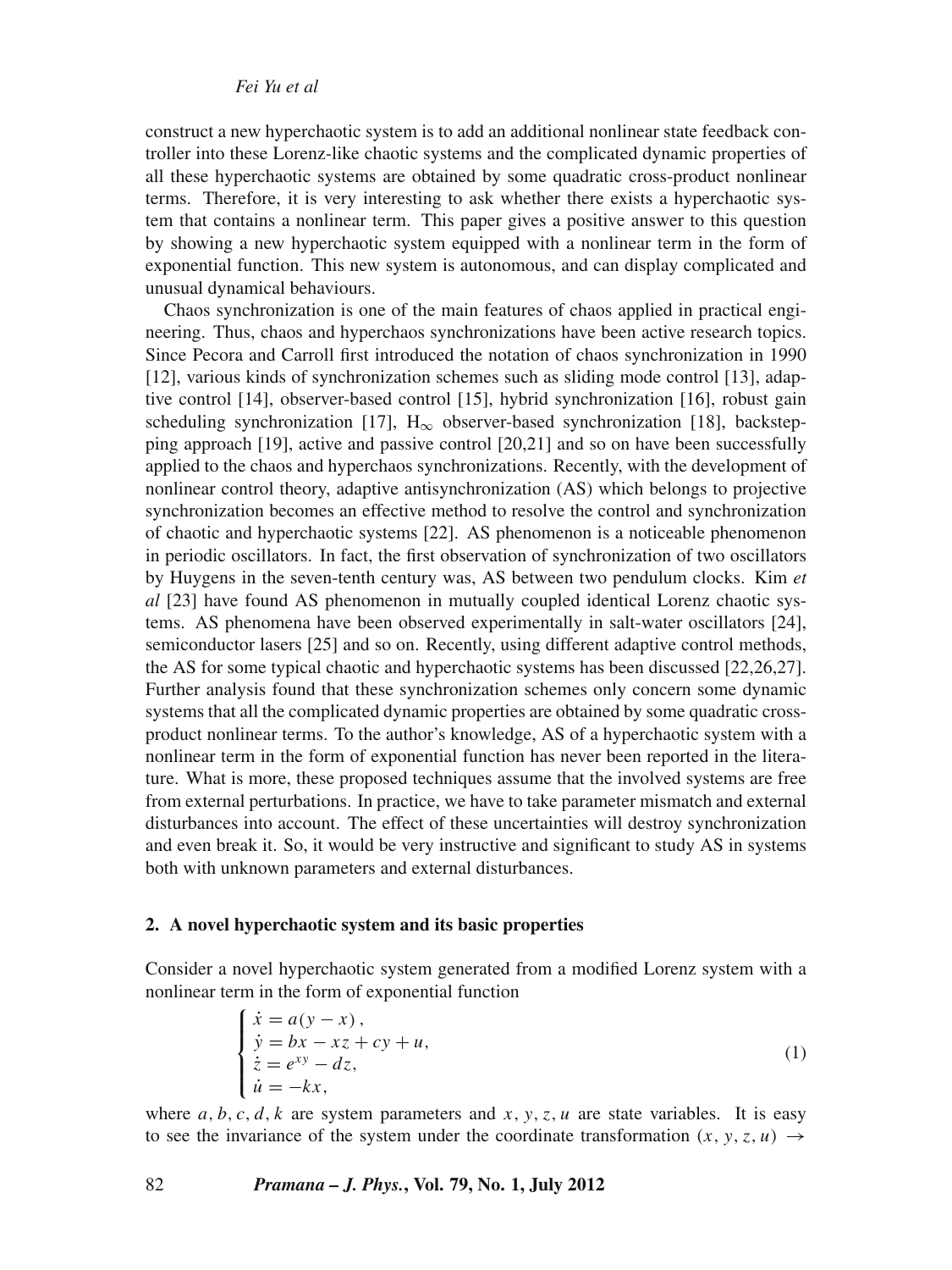(−*x*, −*y*,*z*, −*u*), i.e., the system has rotation symmetry around the *z*-axis. Note that  $\nabla V = (\partial \dot{x}/\partial x) + (\partial \dot{y}/\partial y) + (\partial \dot{z}/\partial z) + (\partial \dot{u}/\partial u) = -a + c - d$ . So the system is dissipative as long as  $-a + c - d < 0$ . That means the volume element  $V_0$  is contracted by the flow into a volume element  $V_0e^{-a+c-d}$  in time *t*.

#### 2.1 *Phase portraits*

Take the parameters  $a = 10$ ,  $b = 40$ ,  $c = 1$ ,  $d = 3$  and  $k = 8$ . The phase portraits are displayed in figures 1a–1d. It appears that the new hyperchaotic attractor exhibits a very interesting, complex and chaotic dynamical behaviour. The Lyapunov exponents of system (1) are found to be  $l_1 = 1.6877$ ,  $l_2 = 0.1214$ ,  $l_3 = 0$  and  $l_4 = -13.7271$ . There are two positive Lyapunov exponents and it is obvious that the system is really a hyperchaotic system.

#### 2.2 *Equilibria*

To analyse the system, a good start is to find its equilibria, and the equilibria of system (1) can be found by solving the following algebraic equations simultaneously:

$$
\begin{cases}\na(y - x) = 0, \\
bx - xz + cy + u = 0, \\
e^{xy} - dz = 0, \\
-kx = 0.\n\end{cases}
$$
\n(2)

We operate the above nonlinear algebraic equations and find that the system has only one equilibrium point, which is described as  $E(0, 0, 1/d, 0)$ . In this case, system (1) is a



**Figure 1.** Phase portraits of system (1). (a)  $x-y-z$  view, (b)  $x-y-u$  view, (c)  $x-u-z$ view, (**d**) *u*–*y*–*z* view.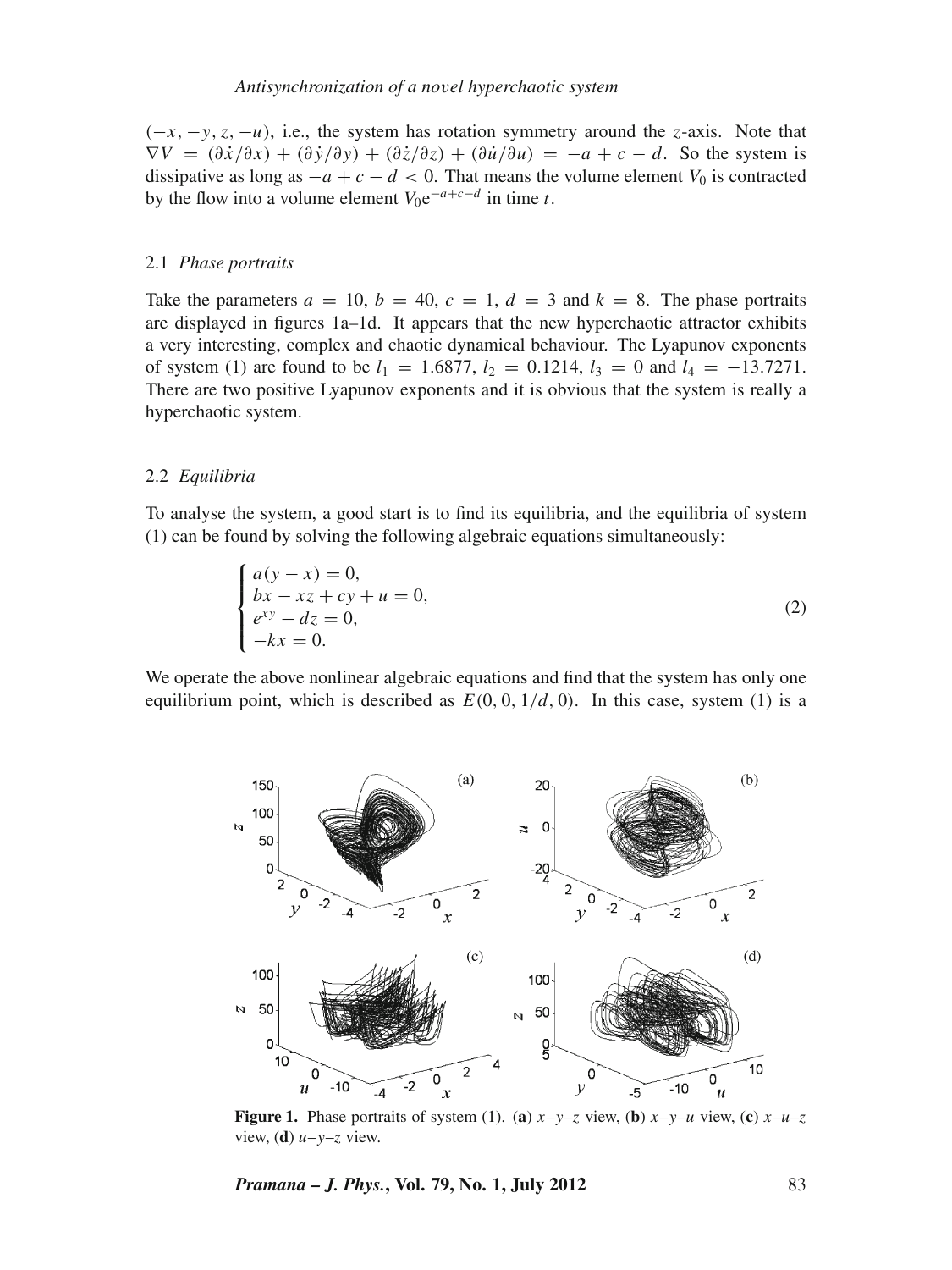hyperbolic system. Linearizing the system  $(1)$  at  $E(0, 0, 1/d, 0)$  now yields the Jacobian matrix

$$
J = \begin{pmatrix} -a & a & 0 & 0 \\ b - 1/d & c & 0 & 1 \\ 0 & 0 & -d & 0 \\ -k & 0 & 0 & 0 \end{pmatrix},
$$

and its characteristic equation

$$
\Delta(\lambda) = (\lambda + d) \left[ \lambda^3 + (a - c) \lambda^2 + a \left( b - c - \frac{1}{d} \right) \lambda + ak \right] = 0, \quad (3)
$$

which gives  $\lambda_1 = -d$ , and

$$
\Delta_0(\lambda) = \lambda^3 + (a - c)\lambda^2 + a\left(b - c - \frac{1}{d}\right)\lambda + ak = 0.
$$
 (4)

According to the Routh–Hurwitz criterion, the real parts of all the roots  $\lambda$  in  $\Delta_0(\lambda) = 0$ are negative if and only if  $a - c > 0$ ,  $ak > 0$  and  $a(a - c)(b - c - 1/d) - ak > 0$ . From these inequalities, one obtains  $a > 0$ ,  $a > c$  and  $(a - c)(b - c - 1/d) > k > 0$ . Based on the above discussion, the following property is verified.

**Theorem 1.** *System* (1) *has a unique equilibrium*  $E(0, 0, 1/d, 0)$ *. Furthermore, the necessary and sufficient condition for equilibrium E to be locally stable is*  $a > 0$ *,*  $a > c$  *and*  $(a - c)(b - c - 1/d) > k > 0.$ 

### 2.3 *Hopf bifurcation*

**Theorem 2.** *Suppose that*  $a > 0$ ,  $k > 0$  *and*  $a > c$  *holds. Then, as*  $k$  *varies and passes through the critical value*  $k_0 = (a - c)(b - c - 1/d)$ *, system* (1) *undergoes a Hopf bifurcation at the equilibrium*  $E(0, 0, 1/d, 0)$ *.* 

*Proof.* Suppose that (3) has a pure imaginary root  $\lambda = i\omega$ , ( $\omega \in R^+$ ). Substituting it into (3) yields

$$
ak - (a - c)\omega^2 + i\omega \left[ a\left(b - c - \frac{1}{d}\right) - \omega^2 \right] = 0.
$$
 (5)

It follows that

$$
ak - (a - c) \omega^2 = 0
$$
,  $a(b - c - \frac{1}{d}) - \omega^2 = 0$ .

Solving the above equations gives

$$
\omega = \sqrt{\frac{ak}{a-c}}, \quad k = (a-c)\left(b-c-\frac{1}{d}\right),
$$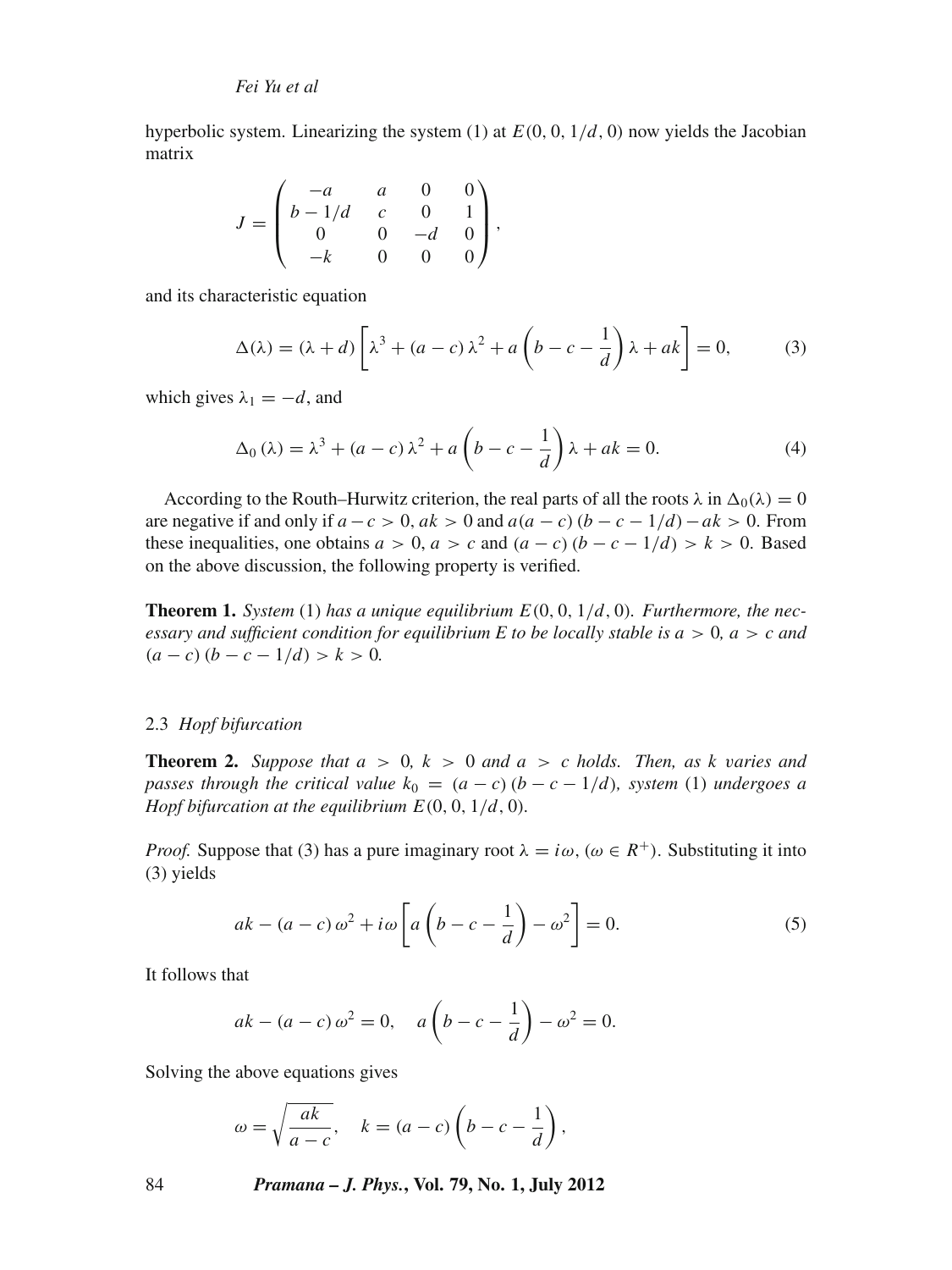under the condition  $a > c$ . Substituting  $k = (a - c) (b - c - 1/d)$  into (3), one obtains

$$
\lambda_1 = i\omega, \quad \lambda_2 = -i\omega, \quad \lambda_3 = -d, \quad \lambda_4 = -(a-c),
$$

where  $\omega = \sqrt{\frac{ak}{a - c}}$ . Thus, when  $a > c$ ,  $k = k_0$ . So the first condition for Hopf bifurcation [28] is satisfied.

From (3) and  $a > c$ , it follows that

$$
\lambda'(k_0)|_{\lambda = i\omega} = \frac{-(a-c)}{3\lambda^2 + 2\lambda(a-c) + a(b-c-1/d)}\Big|_{\lambda = i\omega}
$$

$$
= \frac{a-c}{2} \left[ \frac{a(b-c-1/d) + i(a-c)\sqrt{a(b-c-1/d)}}{a^2(b-c-1/d)^2 + a(a-c)^2(b-c-1/d)} \right], \quad (6)
$$

implying

$$
Re(\lambda'(k_0)|_{\lambda=i\omega}) = \frac{a(b-c-1/d)(a-c)^2}{2a^2(b-c-1/d)^2 + 2a(a-c)^2(b-c-1/d)} \neq 0.
$$
 (7)

Therefore, the second condition for a Hopf bifurcation [28] is also met. Consequently, Hopf bifurcation exists.

In order to validate Theorem 2, we take parameters  $a = 10$ ,  $b = 36$ ,  $c = 1$  and  $d = 3$  while *k* varies on the closed interval [1,323]. According to Theorem 2, system (1) undergoes a Hopf bifurcation at  $k = k_0 = (a - c)(b - c - 1/d) = 312$ . Figure 2 shows the bifurcation diagram vs. increasing *k*. It is clear that the system is undergoing a Hopf bifurcation at  $k = k_0 = 312$ .



**Figure 2.** Bifurcation diagram of system (1) vs. parameter *k*.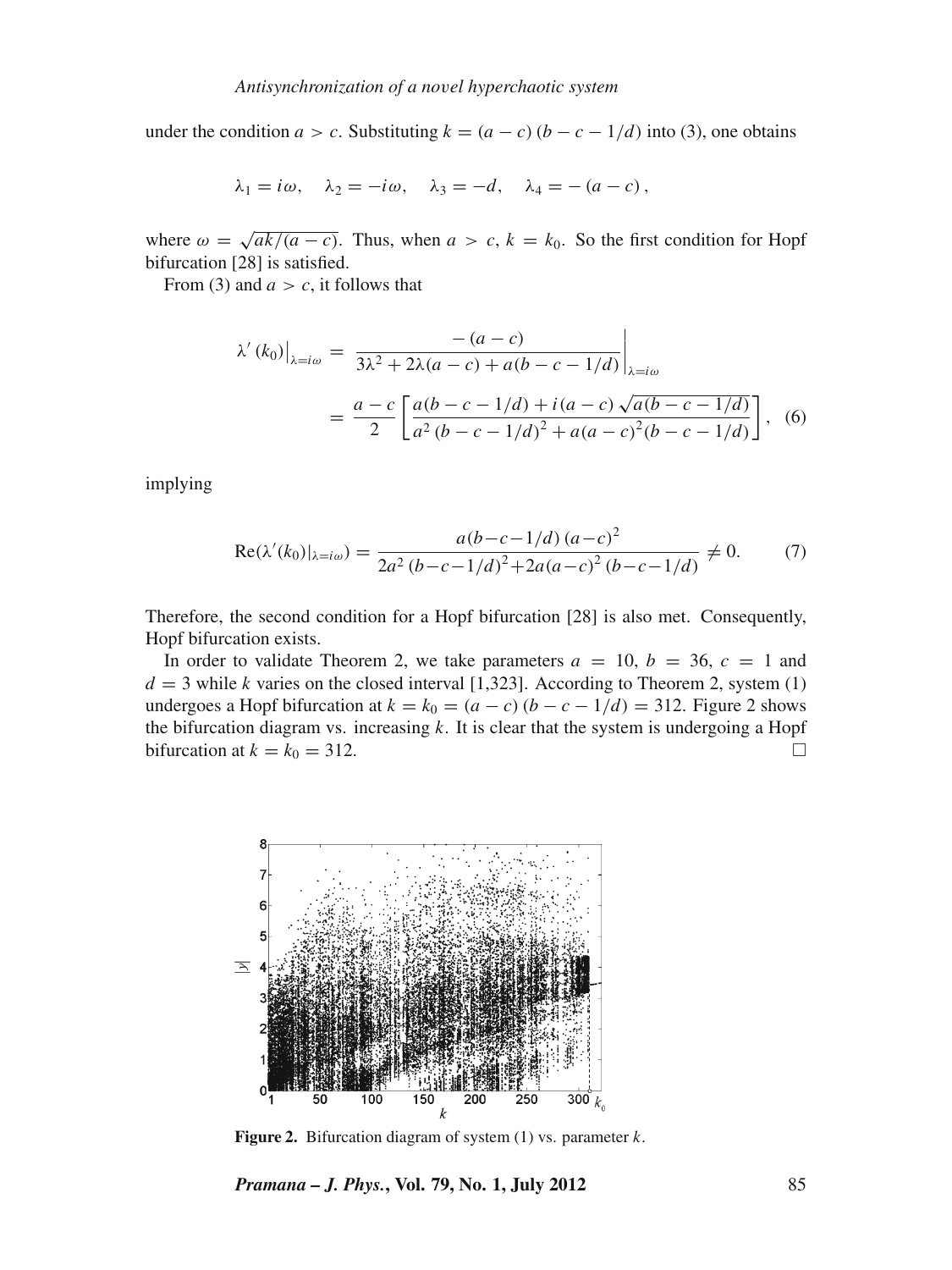

**Figure 3.** Spectrum map of  $log |x|$ .

#### 2.4 *Spectrum map, Lyapuno*v *exponent spectrum and time domain wa*v*eform*

Figure 3 shows the spectrum map of system (1) which exhibits a continuous broadband feature. To investigate the impact of parameters on the dynamics of the hyperchaotic system, here we take parameter *c* as an example and extend the range of *c* to an interval [−6, 6]. The variation of two largest Lyapunov exponents for different values of *c* is given in figure 4 by Wolf algorithm [29]. It is found that the new hyperchaotic system possesses two positive Lyapunov exponents within a wide range of parameter *c*. Figure 5 shows the time domain waveform, and it can be observed that the time domain waveform has non-cyclical characteristics.



**Figure 4.** Lyapunov exponents spectrum of system (1) vs. parameter *c*.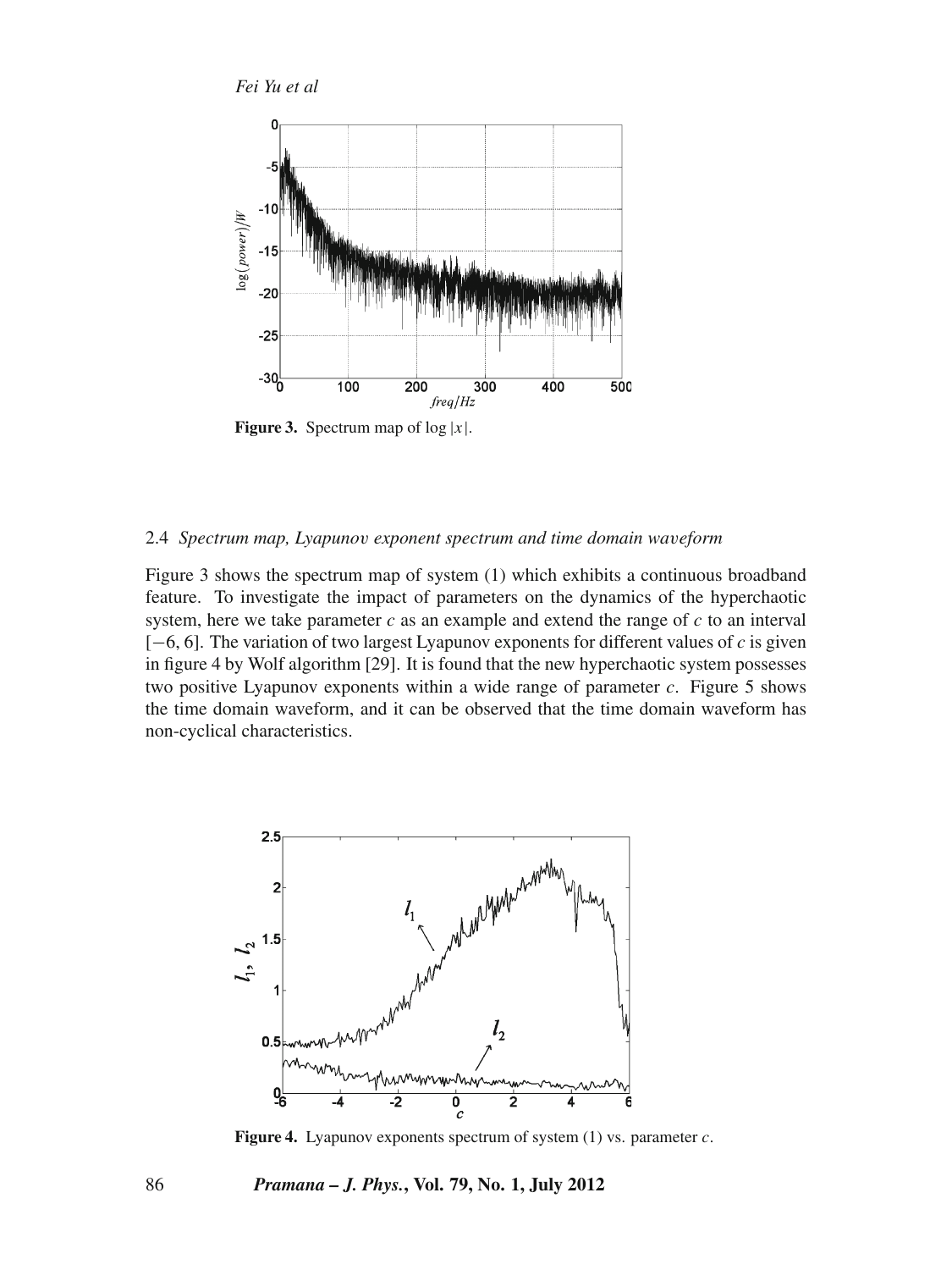

**Figure 5.** Time domain waveform of system (1). (a)  $t-x$  wave, (b)  $t-y$  wave, (c)  $t-z$ wave, (**d**) *t*–*u* wave.

#### **3. Adaptive AS with external disturbances**

#### 3.1 *Principle*

Consider the drive chaotic system in the form

$$
\dot{x} = f(x) + \mathbf{F}(x)\alpha + \mathbf{d}',\tag{8}
$$

where  $x = (x_1, x_2, \ldots, x_n)^T \in \Omega_1 \subset \mathbb{R}^n$  is the state vector,  $\alpha = (\alpha_1, \alpha_2, \ldots, \alpha_m)^T \in$  **is the uncertain parameter vector of the drive system, which is to be asymptotically** estimated finally.  $f(x)$  is an  $n \times 1$  matrix without the uncertain parameter vector  $\alpha$ . **F**(*x*) is an *n*1 × *m* matrix, and the element  $\mathbf{F}_{ii}(x)$  in matrix  $\mathbf{F}(x)$  satisfies  $\mathbf{F}_{ii}(x) \in L_{\infty}$ for  $x \in \Omega_1 \subset \mathbf{R}^n$ .  $\mathbf{d}' = (d'_1, d'_2, \dots, d'_n)^T \subset \mathbf{R}^n$  is the exotic disturbance of system (8), which satisfies the bounded condition  $\|\hat{d}_n\| \leq \sigma_n$  for all *t*, where  $\sigma_n$  are known positive constants. On the other hand, the response system is assumed by

$$
\dot{y} = g(y) + \mathbf{G}(y)\boldsymbol{\beta} + \mathbf{U} + \mathbf{d}'',\tag{9}
$$

where  $y = (y_1, y_2, \dots, y_n)^T \in \Omega_2 \subset \mathbb{R}^n (n2 \le n1)$  is the state vector,  $\beta =$  $(\beta_1, \beta_2, ..., \beta_p)^T \in \mathbb{R}^p$  is the uncertain parameter vector of the slave system, which is to be asymptotically estimated finally.  $g(y)$  is an  $n2 \times 1$  matrix without the uncertain parameter vector β.  $G(y)$  is an *n*2 × *p* matrix, and the element  $G_{ij}(y)$  in matrix  $G(y)$ satisfies  $G_{ij}(y) \in L_{\infty}$  for  $y \in \Omega_2 \subset \mathbb{R}^n$ .  $\mathbf{d}'' = (d''_1, d''_2, \ldots, d''_n)^T \subset \mathbb{R}^n$  is the exotic disturbance of system (9), which satisfies the bounded condition  $||d_n|| \le \rho_n$  for all *t*, where  $\rho_n$  are known positive constants. The control input vector  $\mathbf{U} = (U_1, U_2, \dots, U_{n2})^T \in \mathbf{R}^p$ is an  $n2 \times 1$  matrix, which is used to realize synchronization of systems (8) and (9).

Let  $e = (e_1, e_2, \dots, e_{n2})^T = x + y$  is the AS error vector. Our goal is to design an appropriate controller **U** such that the trajectory of the response system (9) with initial conditions  $y_0$  can asymptotically approach the drive system (8) with initial conditions  $x_0$ .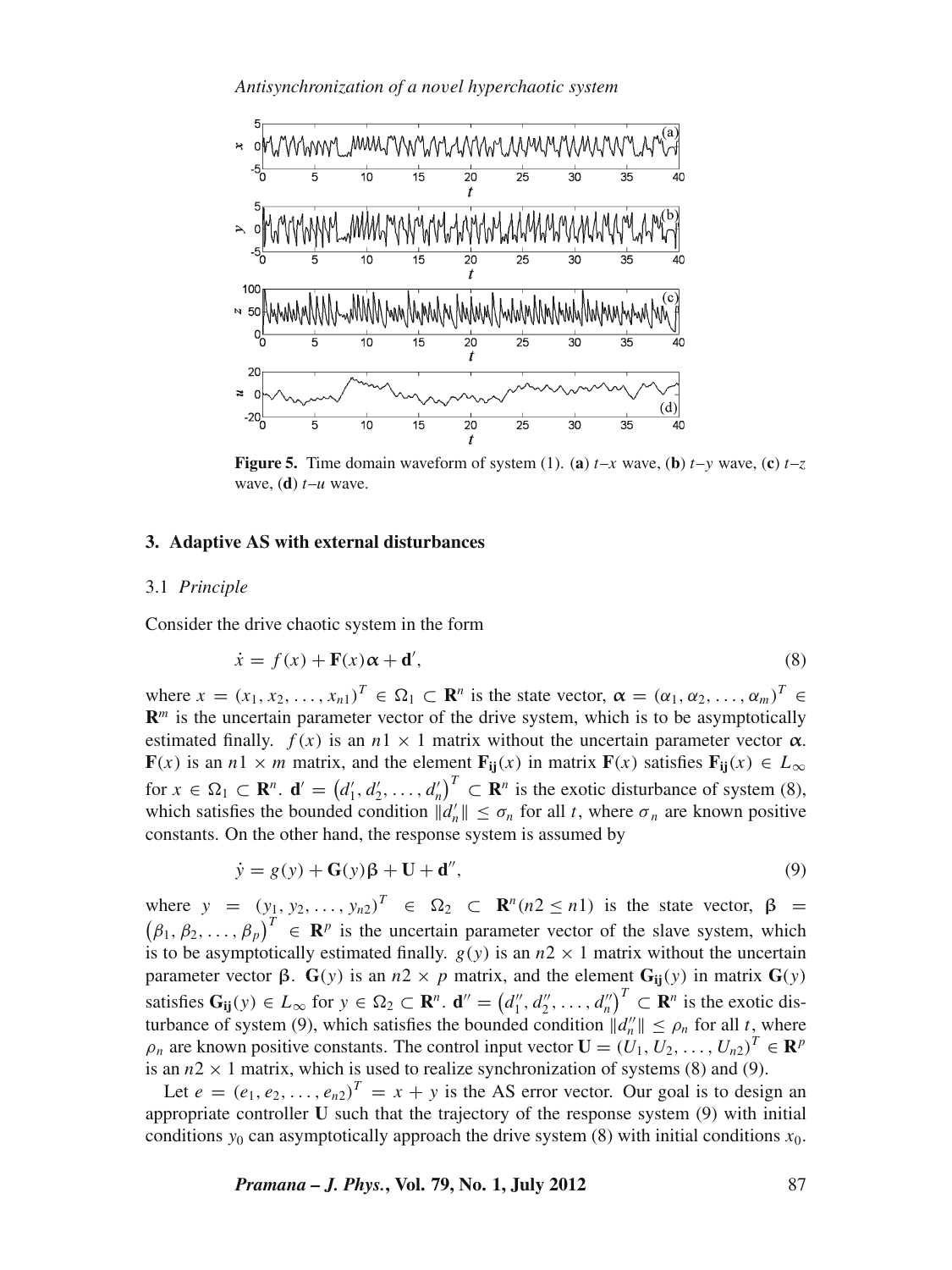In this sense, we have  $\lim_{t\to\infty} ||e|| = \lim_{t\to\infty} ||x(t, x_0) + y(t, y_0)|| = 0$ , where  $||\cdot||$  is the Euclidean norm. At this point, it means the drive system (8) and the response system (9) are antisynchronized under the controller **U** as time *t* tends to infinity.

#### 3.2 *Adapti*v*e AS controller design*

**Theorem 3.** *If the nonlinear controller* **U** *is taken as*

$$
\mathbf{U} = -f(x) - \mathbf{F}(x)\alpha - \mathbf{d}' - g(y) - \mathbf{G}(y)\beta - \mathbf{d}'' - \mathbf{k}e,
$$
\n(10)

*where the control amplitude*  $\mathbf{k} = (k_1, k_2, \dots, k_n)^T$  *is an n*  $\times$  1 *positive constant matrix, and the adapti*v*e laws of parameters are taken as*

$$
\dot{\hat{\alpha}} = [\mathbf{F}(x)]^T e, \quad \dot{\hat{\beta}} = [\mathbf{G}(y)]^T e,
$$
\n(11)

*where* ˙ **<sup>α</sup>**<sup>ˆ</sup> *and* ˙ **β**ˆ *are estimations of the unknown parameters* **α** *and* **β***, respecti*v*ely, then the response system* (8) *can synchronize the dri*v*e system* (9) *globally and asymptotically.*

*Proof.* From eqs (8)–(11), the error dynamical system is

$$
\dot{e} = \mathbf{F}(x) \left( \alpha - \hat{\alpha} \right) + \mathbf{G} \left( y \right) \left( \beta - \hat{\beta} \right) + \mathbf{d}' + \mathbf{d}'' - \mathbf{k}e. \tag{12}
$$

Let  $\tilde{\alpha} = \alpha - \hat{\alpha}$ ,  $\tilde{\beta} = \beta - \hat{\beta}$ . The Lyapunov function candidate can be taken as

$$
\mathbf{V}(e, \tilde{\boldsymbol{\alpha}}, \tilde{\boldsymbol{\beta}}) = \frac{1}{2}(e^2 + \tilde{\boldsymbol{\alpha}}^2 + \tilde{\boldsymbol{\beta}}^2) = \frac{1}{2}(e^T e + \tilde{\boldsymbol{\alpha}}^T \tilde{\boldsymbol{\alpha}} + \tilde{\boldsymbol{\beta}}^T \tilde{\boldsymbol{\beta}}).
$$
(13)

The time derivative of **V** along the trajectory of system (9) is as follows:

$$
\dot{\mathbf{V}}(e, \tilde{\alpha}, \tilde{\beta}) = \dot{e}^T e + \tilde{\alpha}^T \dot{\tilde{\alpha}} + \tilde{\beta}^T \dot{\tilde{\beta}}
$$
\n
$$
= \left[ \mathbf{F}(x) \tilde{\alpha} + \mathbf{G}(y) \tilde{\beta} + \mathbf{d}' + \mathbf{d}'' - \mathbf{k} e \right]^T e
$$
\n
$$
- \tilde{\alpha}^T \left[ \mathbf{F}(x) \right]^T e - \tilde{\beta}^T [\mathbf{G}(y)]^T e
$$
\n
$$
= - (\mathbf{k} - (\mathbf{d}' + \mathbf{d}'') ) e^T
$$
\n
$$
\leq - \text{diag}\{k_n - (||d'_n|| + ||d''_n||)\} e^T
$$
\n
$$
= - \text{diag}\{k_n - (\sigma_n + \rho_n)\} e^T
$$
\n
$$
= -\mathbf{L} e^T,
$$
\n(14)

where  $\mathbf{L} = \text{diag}\{k_1 - (\sigma_1 + \rho_1), k_2 - (\sigma_2 + \rho_2), \dots, k_n - (\sigma_n + \beta_n)\}\)$ , from the theorem of Lyapunov on asymptotic stability, as long as  $e \neq 0$  and **L** is a positive-definite matrix. Thus,  $\dot{\mathbf{V}} < 0$  for  $\mathbf{V} > 0$ , and this completes the proof.

*Remark* 1. Note that most of the chaotic or hyperchaotic systems, such as the generalized Lorenz system family and many hyperchaotic systems including the above proposed hyperchaotic system, as well as the Duffing oscillator and some variants of Chuas circuits can be described by (8).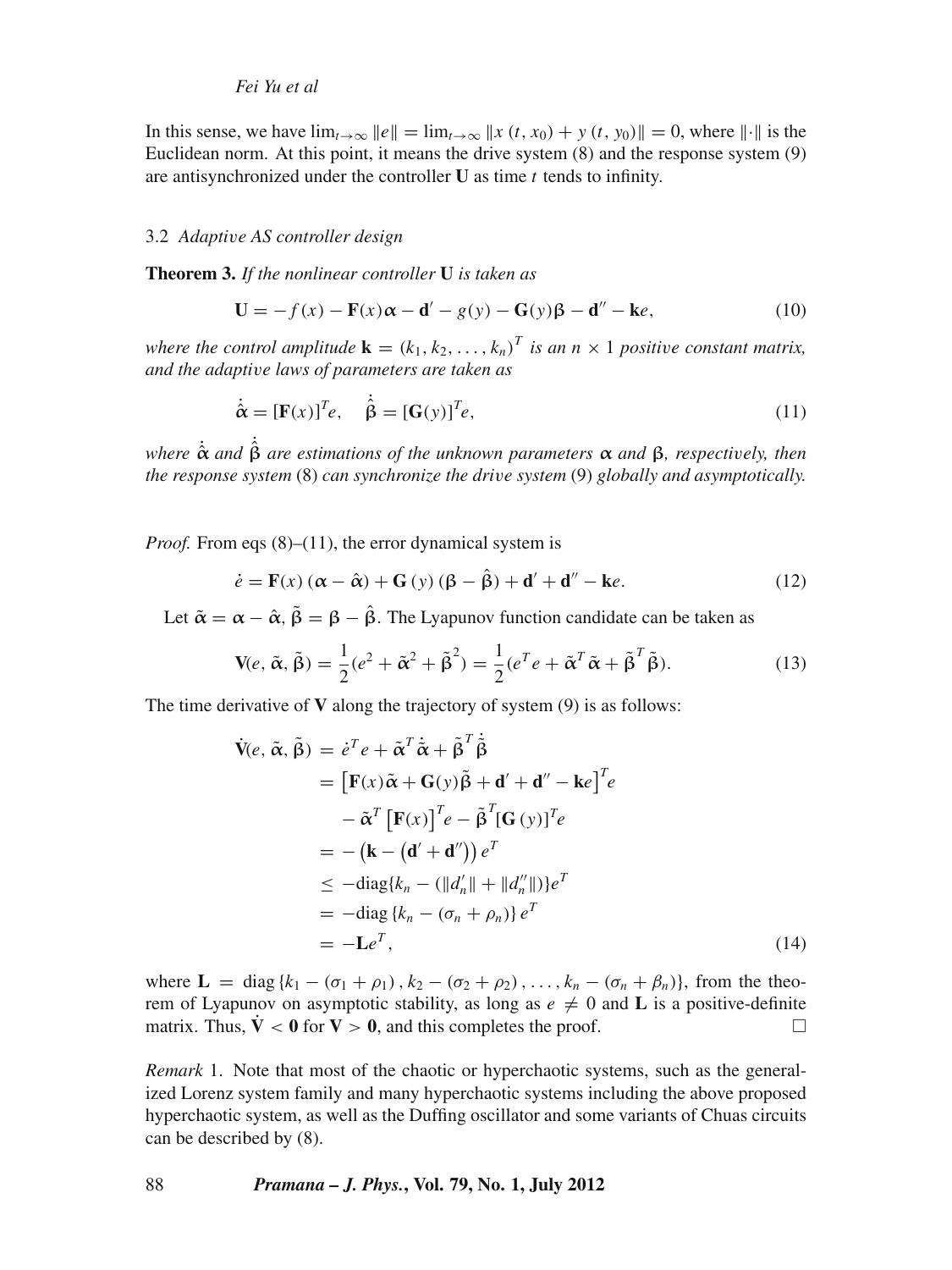*Remark* 2. If the drive system (8) and the response system (9) satisfy  $f(\cdot) = g(\cdot)$ .  $\mathbf{F}(\cdot) = \mathbf{G}(\cdot)$ ,  $(n1 = n2, m = p)$ , the proposed schemes can be extended to the adaptive AS of two identical chaotic or hyperchaotic systems with fully uncertain parameters.

#### **4. Adaptive AS between two non-identical hyperchaotic systems**

In this section, we study the AS between two non-identical hyperchaotic systems. Our aim is to design an adaptive controller and force the response system's trajectory to have antiamplitude to the drive system's trajectory and adjust the unknown parameters and suppress disturbances simultaneously. System (1) is the drive system which is redescribed by

$$
\begin{cases}\n\dot{x}_1 = a(y_1 - x_1) + d_{11}, \\
\dot{y}_1 = bx_1 - x_1 z_1 + cy_1 + f w_1 + d_{12}, \\
\dot{z}_1 = e^{x_1 y_1} - d z_1 + d_{13}, \\
\dot{w}_1 = -kx_1 + d_{14},\n\end{cases}
$$
\n(15)

and here, we take the Lü hyperchaotic system [30] as the response system given by

$$
\begin{cases}\n\dot{x}_2 = a_2(y_2 - x_2) + d_{21} + u_1, \\
\dot{y}_2 = c_2y_2 - x_2z_2 + w_2 + d_{22} + u_2, \\
\dot{z}_2 = x_2y_2 - b_2z_2 + d_{23} + u_3, \\
\dot{w}_2 = z_2 - w_2 + d_{24} + u_4,\n\end{cases}
$$
\n(16)

where  $d_{ii}$  ( $i = 1, 2, j = 1, 2, 3, 4$ ) are the disturbances of systems (15) and (16), respectively, and  $||d_{1j}|| \leq \alpha_{1j}$ ,  $||d_{2j}|| \leq \beta_{2j}$ , where  $\alpha_{1j}$ ,  $\beta_{2j}$  are known positive constants.  $\mathbf{U} = (u_1, u_2, u_3, u_4)^T$  is the controller, which determines the control functions to realize the adaptive AS between systems (15) and (16). We add (15) to (16), and yield the following error dynamical system:

$$
\begin{cases}\n\dot{e}_1 = a_1(y_1 - x_1) + a_2(y_2 - x_2) + d_{21} + d_{11} + u_1, \\
\dot{e}_2 = b_1x_1 - x_1z_1 - x_2z_2 + c_1y_1 + c_2y_2 + e_4 + d_{22} + d_{12} + u_2, \\
\dot{e}_3 = e^{x_1y_1} - d_1z_1 - b_2z_2 + x_2y_2 + d_{23} + d_{13} + u_3, \\
\dot{e}_4 = -k_1x_1 + z_2 - w_2 + d_{24} + d_{14} + u_4,\n\end{cases}
$$
\n(17)

where  $e_1 = x_1 + x_2$ ,  $e_2 = y_1 + y_2$ ,  $e_3 = z_1 + z_2$ ,  $e_4 = w_1 + w_2$ . Our goal is to find proper controller **U** and parameter update rule, such that system (16) globally antisynchronizes system (15) asymptotically. When controls are applied, the two systems will approach AS for any initial conditions by an appropriate controller. For this end, we propose the following adaptive control law for system (15):

$$
\begin{cases}\n u_1 = -\hat{a}_1(y_1 - x_1) - \hat{a}_2(y_2 - x_2) - (d_{21} + d_{11})e_1 - p_1e_1, \\
 u_2 = -\hat{b}_1x_1 + x_1z_1 + x_2z_2 - \hat{c}_1y_1 - \hat{c}_2y_2 - e_4 \\
 -(d_{22} + d_{12})e_2 - p_2e_2, \\
 u_3 = -e^{x_1y_1} + \hat{d}_1z_1 + \hat{b}_2z_2 - x_2y_2 - (d_{23} + d_{13})e_3 - p_3e_3, \\
 u_4 = k_1x_1 - z_2 + w_2 - (d_{24} + d_{14})e_4 - p_4e_4,\n\end{cases}
$$
\n(18)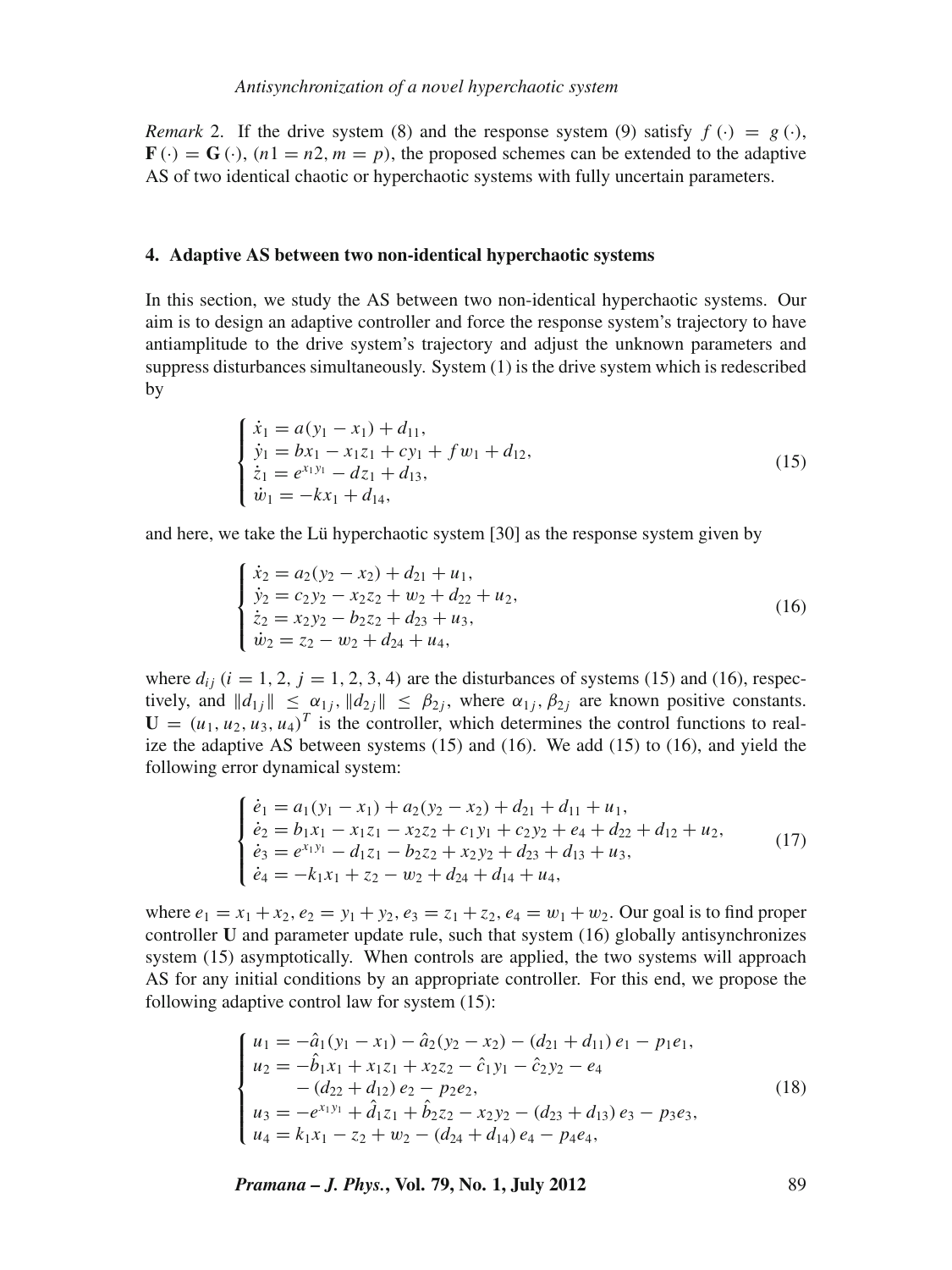and the adaptive laws of parameters are described as

$$
\begin{cases}\n\dot{\hat{a}}_1 = (y_1 - x_1) e_1, \dot{\hat{b}}_1 = x_1 e_2, \dot{\hat{c}}_1 = y_1 e_2, \dot{\hat{d}}_1 = -z_1 e_3, \\
\dot{\hat{k}}_1 = -x_1 e_4, \dot{\hat{a}}_2 = (y_2 - x_2) e_1, \dot{\hat{b}}_2 = -z_2 e_3, \dot{\hat{c}}_2 = y_2 e_2,\n\end{cases}
$$
\n(19)

where  $\dot{\hat{a}}_1$ ,  $\dot{\hat{b}}_1$ ,  $\dot{\hat{c}}_1$ ,  $\dot{\hat{d}}_1$ ,  $\dot{\hat{k}}_1$ ,  $\dot{\hat{a}}_2$ ,  $\dot{\hat{b}}_2$ ,  $\dot{\hat{c}}_2$  are the estimates of  $a_1$ ,  $b_1$ ,  $c_1$ ,  $d_1$ ,  $k_1$ ,  $a_2$ ,  $b_2$ ,  $c_2$  respectively.  $p_1, p_2, p_3$  and  $p_4$  are four positive control coefficients, with which we can control the convergence speed of the scheme.

**Theorem 4.** *The two non-identical hyperchaotic systems* (15) *and* (16) *are globally asymptotically antisynchronized by the adapti*v*e control law in system* (15) *and the parameter update rule in eq.* (19) *with any initial conditions.*

*Proof.* Applying control law in system (18) to system (19) yields the resulting error dynamics as follows:

$$
\begin{cases}\n\dot{e}_1 = \tilde{a}_1(y_1 - x_1) + \tilde{a}_2(y_2 - x_2) + (d_{21} + d_{11})e_1 - p_1e_1, \\
\dot{e}_2 = \tilde{b}_1x_1 + \tilde{c}_1y_1 + \tilde{c}_2y_2 + e_4 + (d_{22} + d_{12})e_2 - p_2e_2, \\
\dot{e}_3 = -\tilde{d}_1z_1 - \tilde{b}_2z_2 + (d_{23} + d_{13})e_3 - p_3e_3, \\
\dot{e}_4 = -\tilde{k}_1x_1 + z_2 - w_2 + (d_{24} + d_{14})e_4 - p_4e_4,\n\end{cases}
$$
\n(20)

where  $\tilde{a}_1 = a_1 - \hat{a}_1$ ,  $\tilde{b}_1 = b_1 - \hat{b}_1$ ,  $\tilde{c}_1 = c_1 - \hat{c}_1$ ,  $\tilde{d}_1 = d_1 - \hat{d}_1$ ,  $\tilde{k}_1 = k_1 - \hat{k}_1$ ,  $\tilde{a}_2 =$  $a_2 - \hat{a}_2$ ,  $\tilde{b}_2 = b_2 - \hat{b}_2$  and  $\tilde{c}_2 = c_2 - \hat{c}_2$ . Consider the following Lyapunov function

$$
\mathbf{V} = \frac{1}{2} (e^T e + \tilde{a}_1^2 + \tilde{b}_1^2 + \tilde{c}_1^2 + \tilde{d}_1^2 + \tilde{k}_1^2 + \tilde{a}_2^2 + \tilde{b}_2^2 + \tilde{c}_2^2).
$$
 (21)

The time derivative of **V** along the solution of error dynamical system gives that

$$
\dot{\mathbf{V}} = e^{T} \dot{e} + \tilde{a}_{1} \dot{\tilde{a}}_{1} + \tilde{b}_{1} \dot{\tilde{b}}_{1} + \tilde{c}_{1} \dot{\tilde{c}}_{1} + \tilde{d}_{1} \dot{\tilde{d}}_{1} + \tilde{k}_{1} \dot{\tilde{k}}_{1} + \tilde{a}_{2} \dot{\tilde{a}}_{2} + \tilde{b}_{2} \dot{\tilde{b}}_{2} + \tilde{c}_{2} \dot{\tilde{c}}_{2}
$$
\n
$$
= e_{1} \left[ \tilde{a}_{1} (y_{1} - x_{1}) + \tilde{a}_{2} (y_{2} - x_{2}) + (d_{21} + d_{11}) e_{1} - p_{1} e_{1} \right]
$$
\n
$$
+ e_{2} \left[ \tilde{b}_{1} x_{1} + \tilde{c}_{1} y_{1} + \tilde{c}_{2} y_{2} + e_{4} + (d_{22} + d_{12}) e_{2} - p_{2} e_{2} \right]
$$
\n
$$
+ e_{3} \left[ -\tilde{d}_{1} z_{1} - \tilde{b}_{2} z_{2} + (d_{23} + d_{13}) e_{3} - p_{3} e_{3} \right]
$$
\n
$$
+ e_{4} \left[ -\tilde{k}_{1} x_{1} + z_{2} - w_{2} + (d_{24} + d_{14}) e_{4} - p_{4} e_{4} \right]
$$
\n
$$
+ \tilde{a}_{1} \left[ - (y_{1} - x_{1}) e_{1} \right] + \tilde{b}_{1} \left( -x_{1} e_{2} \right)
$$
\n
$$
+ \tilde{c}_{1} \left( -y_{1} e_{2} \right) + \tilde{d}_{1} \left( z_{1} e_{3} \right) + \tilde{k}_{1} \left( x_{1} e_{4} \right)
$$
\n
$$
+ \tilde{a}_{2} \left[ - (y_{2} - x_{2}) e_{1} \right] + \tilde{b}_{2} \left( z_{2} e_{3} \right) + \tilde{c}_{2} \left( -y_{2} e_{2} \right)
$$
\n
$$
= -p_{1} e_{1}^{2} - p_{2} e_{2}^{2} - p_{3} e_{3}^{2
$$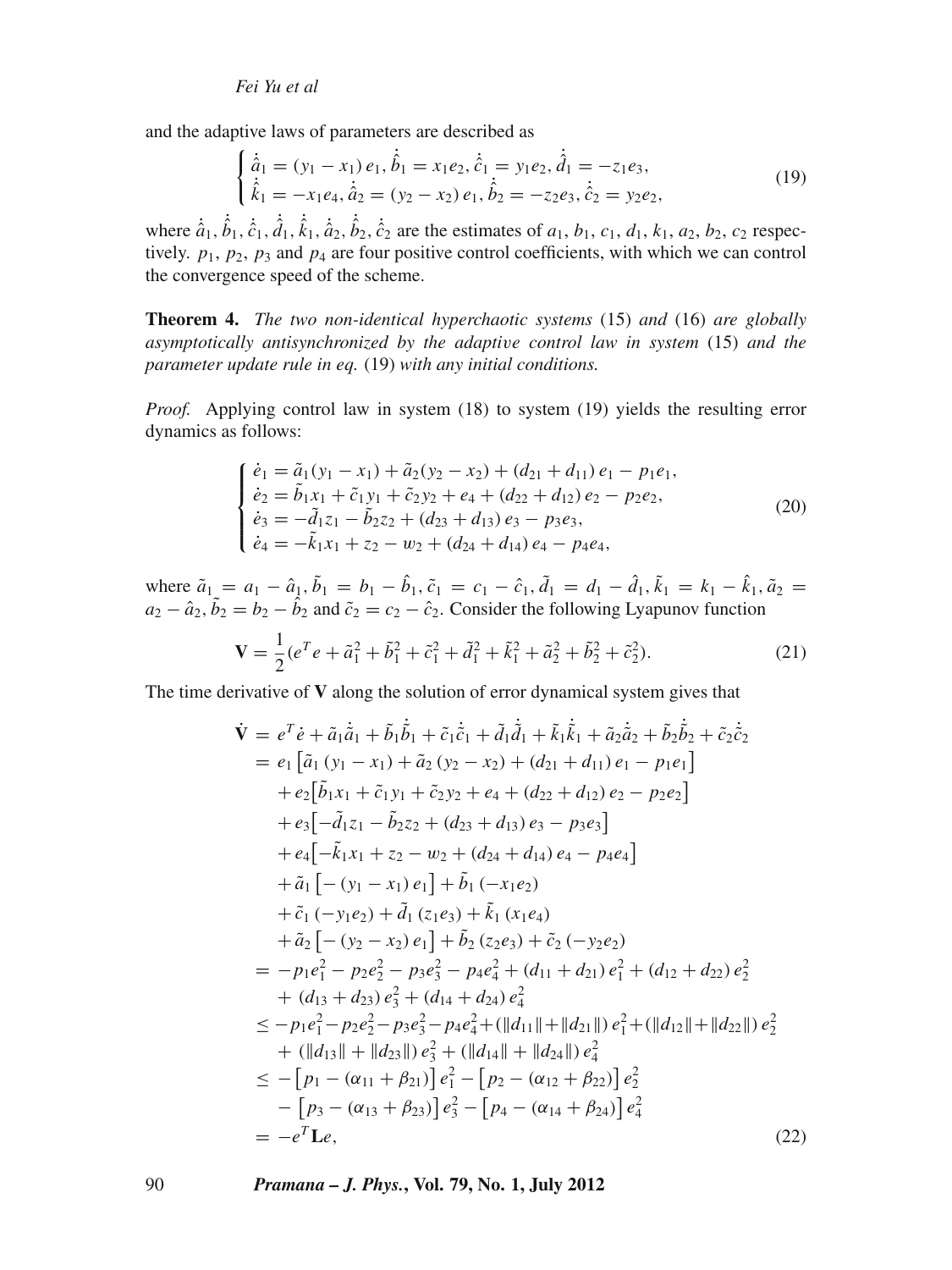

**Figure 6.** State trajectories of the drive system (15) and the response system (16).

where  $\mathbf{L} = \text{diag} \{p_1 - (\alpha_{11} + \beta_{21}), p_2 - (\alpha_{12} + \beta_{22}), p_3 - (\alpha_{13} + \beta_{23}), p_4 - (\alpha_{14} + \beta_{24})\}.$ As long as  $e \neq 0$  and **L** is a positive-definite matrix, then  $\dot{V} < 0$ , we have  $e, \dot{\hat{a}}_1, \dot{\hat{b}}_1, \dot{\hat{c}}_1, \dot{\hat{d}}_1, \dot{\hat{k}}_2, \dot{\hat{b}}_2, \dot{\hat{c}}_2 \in L_\infty$ . From the error dynamical system (13), we also have  $\dot{e} \in L_{\infty}$ . From the fact that

$$
\int_0^t \lambda_{\min} \left( \mathbf{L} \right) \|e\|^2 dt \le \int_0^t e^T \mathbf{L} e dt
$$
  
= 
$$
\int_0^t -\dot{\mathbf{V}} dt = \mathbf{V}(0) - \mathbf{V}(t) \le \mathbf{V}(0),
$$
 (23)

where  $\lambda_{\min}(\mathbf{L})$  is the minimal eigenvalue of the positive-definite matrix **L**. Therefore, the response system (16) can globally antisynchronize the drive system (15) asymptotically.

To verify the effectiveness of the proposed method, we discuss the simulation result for the AS between the proposed hyperchaotic system and the Lü hyperchaotic system. In the numerical simulations, the fourth-order Runge–Kutta method is used to solve the systems with time step size 0.001. For this numerical simulation, we assume that the initial conditions,  $x_1(0) = 0$ ,  $y_1(0) = 1$ ,  $z_1(0) = 0.2$ ,  $w_1(0) = 1$  and  $x_2(0) = 0.1$ ,  $y_2(0) = 0.1$ ,  $z_2(0) = 0.1$ ,  $w_2(0) = 0.1$  are employed and the disturbances are set as

$$
(d_{11}, d_{12}, d_{13}, d_{14}) = (\sin(20t), -2\cos(10t), 0, 3\sin(30t)),
$$
  

$$
(d_{21}, d_{22}, d_{23}, d_{24}) = (2\cos(20t), -3\cos(20t), \sin(20t), \sin(10t)).
$$

To ensure that **L** is a positive-definite matrix, here we choose the control inputs  $(p_1, p_2, p_3, p_4) = (20, 20, 20, 20)$ . The unknown parameters chosen are  $a_1 = 10$ ,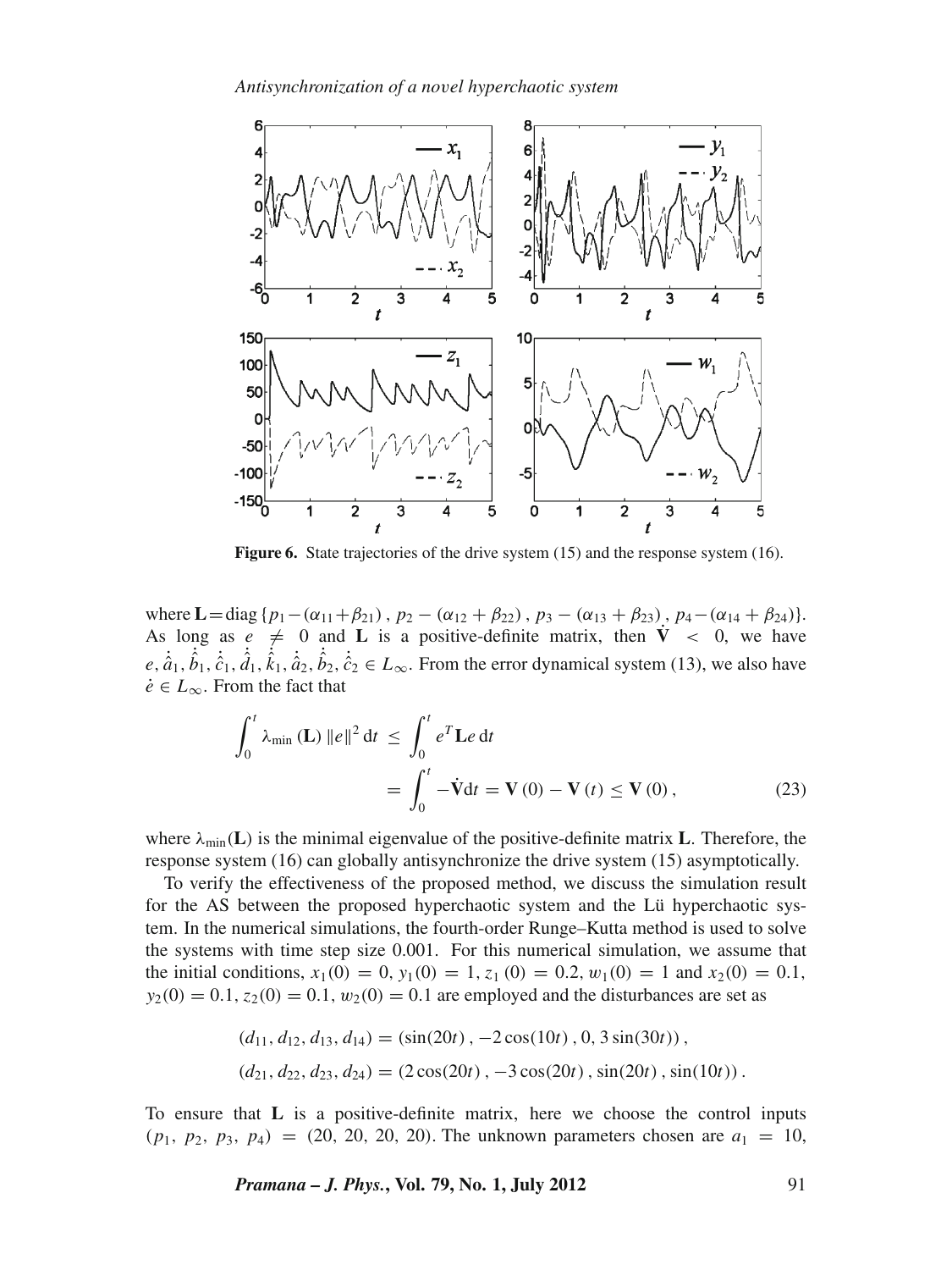*Fei Yu et al*



**Figure 7.** Dynamics of the variables  $e_1$ ,  $e_2$ ,  $e_3$  and  $e_4$  for error system (17) with time *t*. (**a**) *e*1, (**b**) *e*2, (**c**) *e*3, (**d**) *e*4.

 $b_1 = 40$ ,  $c_1 = 1$ ,  $d_1 = 3$ ,  $k_1 = 8$  and  $a_2 = 15$ ,  $b_2 = 5$ ,  $c_2 = 10$  in the simulations such that both systems exhibit hyperchaotic behaviour. In addition, the initial conditions of the adaptive update laws of system parameters are  $\hat{a}_1(0) = \hat{b}_1(0) = \hat{c}_1(0) = \hat{d}_1(0) = \hat{k}_1(0) =$  $\hat{a}_2(0) = \hat{b}_2(0) = \hat{c}_2(0) = 0.1$ . Figure 6 displays state trajectories of the drive system (15) and the response system (16). Figure 7 displays the AS errors between systems (15) and (16). Figure 8 shows that the estimates  $\hat{a}_1(t)$ ,  $\hat{b}_1(t)$ ,  $\hat{c}_1(t)$ ,  $\hat{d}_1(t)$ ,  $\hat{k}_1(t)$ ,  $\hat{a}_2(t)$ ,  $\hat{b}_2(t)$  and  $\hat{c}_2(t)$  of the unknown parameters converge to  $a_1 = 10$ ,  $b_1 = 40$ ,  $c_1 = 1$ ,  $d_1 = 3$ ,  $k_1 = 8$ ,  $a_2 = 15, b_2 = 5 \text{ and } c_2 = 10 \text{ as } t \to \infty.$ 



**Figure 8.** Estimated values of system parameters with parameter updated law.